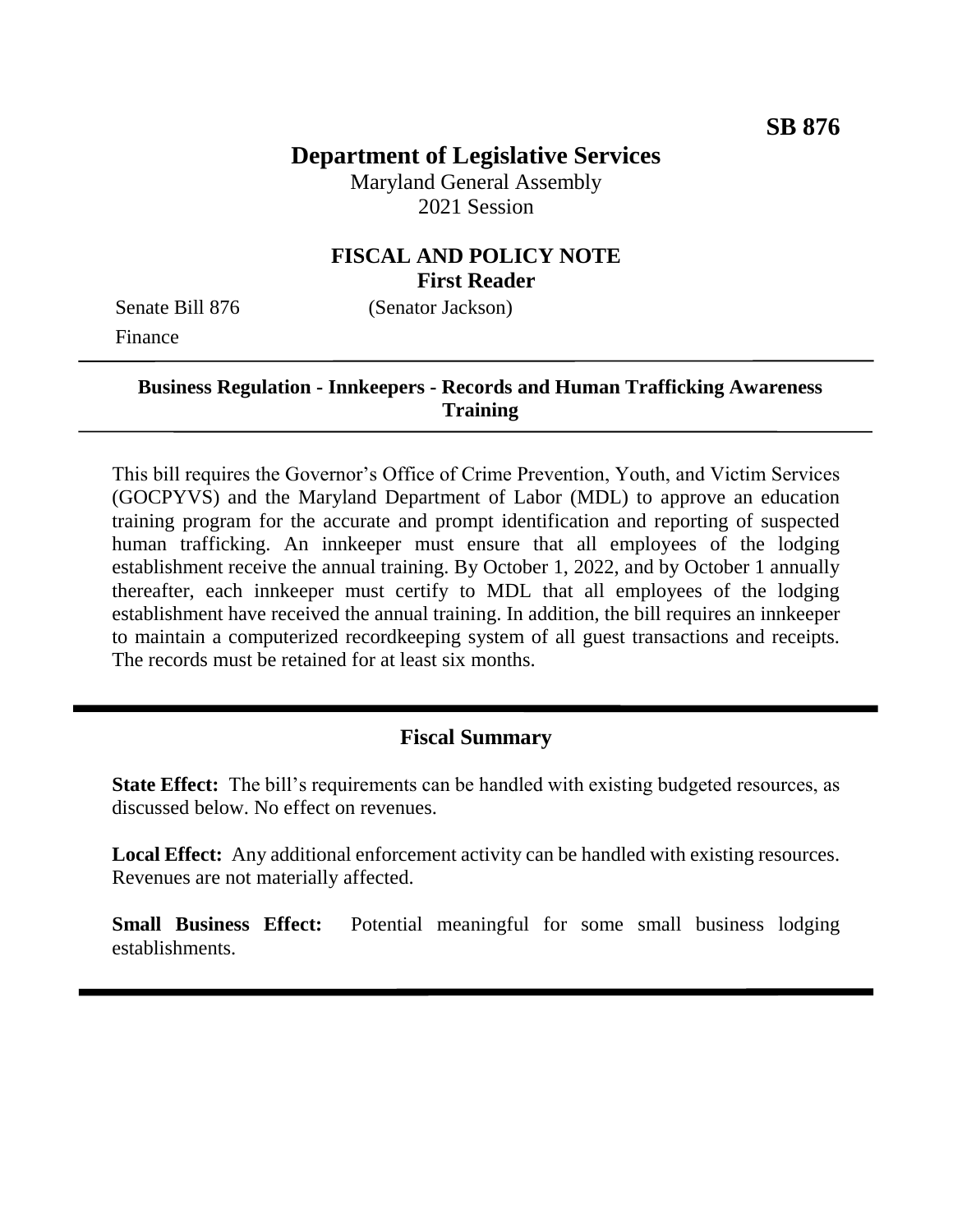### **Analysis**

**Bill Summary:** The training program must include a video presentation that offers guidance to employees of innkeepers on (1) the recognition of potential victims of human trafficking and (2) the activities commonly associated with human trafficking.

**Current Law:** State law does not require an innkeeper to maintain electronic records or ensure that training related to human trafficking is provided to the employees of lodging establishments. "Innkeeper" means the owner, operator, manager, or keeper of a lodging establishment or the agent of an owner, operator, manager, or keeper of a lodging establishment. "Lodging establishment" means an inn, hotel, motel, or other establishment that has at least four rooms available for a fee to transient guests for lodging or sleeping purposes.

A person may not knowingly (1) engage in prostitution or assignation by any means; (2) keep, set up, occupy, maintain, or operate a building, structure, or conveyance for prostitution or assignation; (3) allow a building, structure, or conveyance owned or under the person's control to be used for prostitution or assignation; (4) allow or agree to allow a person into a building, structure, or conveyance for prostitution or assignation; or (5) procure or solicit, or offer to procure or solicit, prostitution or assignation. A person who violates any of those prohibitions is guilty of a misdemeanor punishable by imprisonment for up to one year, and/or a \$500 maximum fine.

Law enforcement may issue a civil citation to require the posting of National Human Trafficking Resource Center hotline signs for one year in lodging establishments where arrests leading to convictions for prostitution, solicitation of a minor, or human trafficking have occurred. Violators are subject to a civil penalty of up to \$1,000. Each guest room that does not have a sign is *not* a separate violation.

**State Fiscal Effect:** GOCPYVS and MDL advise that they can approve a training program in accordance with the bill with existing resources. They note that the U.S. Department of Homeland Security's **Blue Campaign** offers educational videos on the indicators of human trafficking that can be used to comply with the bill.

**Small Business Effect:** Small business lodging establishments that do not maintain computerized recordkeeping systems as required under the bill are likely to incur limited one-time costs to purchase the equipment necessary to comply.